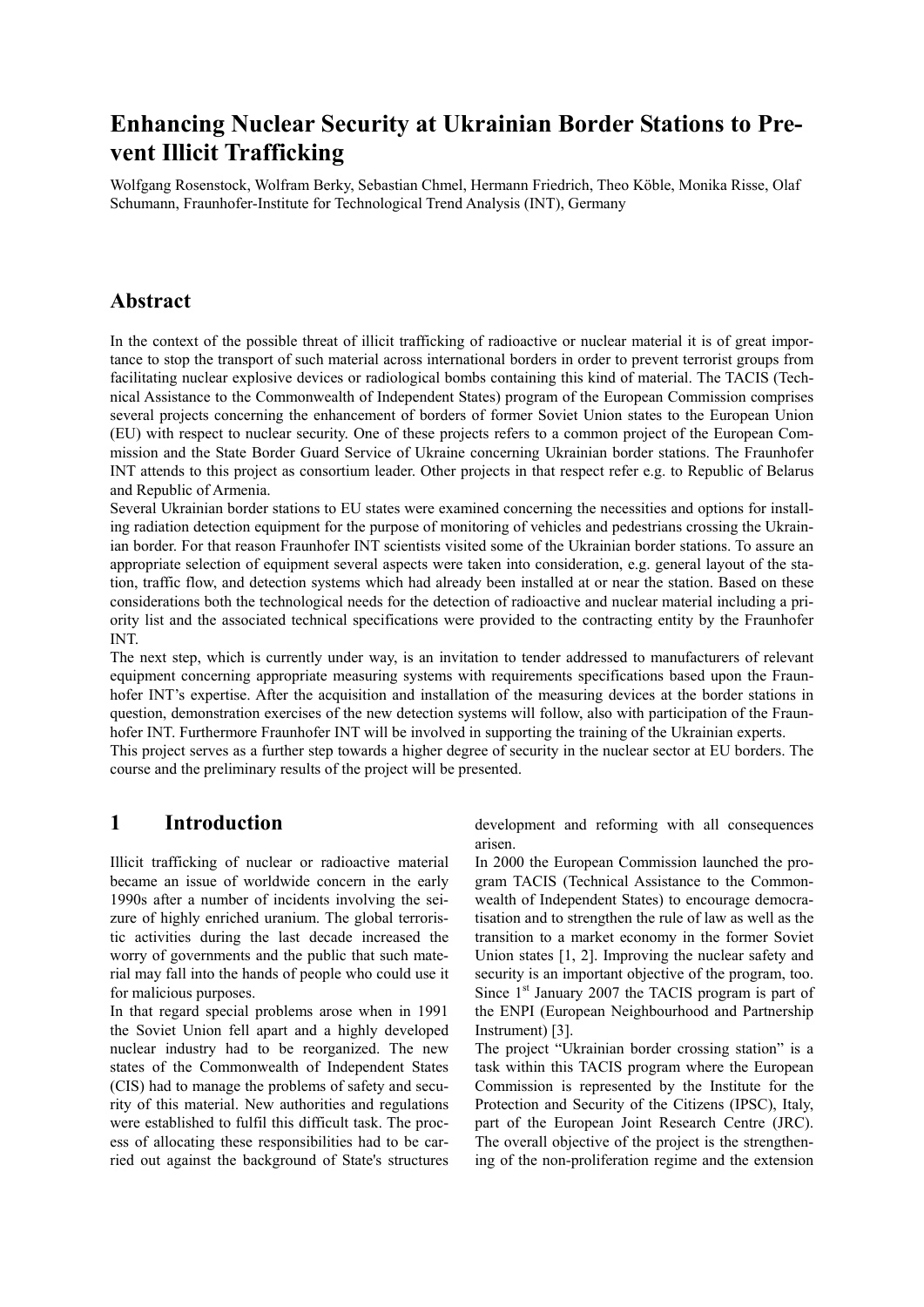of the counteraction against the threat posed by illicit trafficking of nuclear or radioactive material (NRM) and its use for terrorist purpose. It is a follow-up of the TACIS Task "Counteraction against nonauthorized transfer of nuclear material" [4] and is dedicated to the security situation at the borders of the Ukraine.

Especially methodological and metrological support is to be provided to the activities of the relevant Ukrainian institutions aimed at the detection, identification and categorization of NRM at Ukrainian borders. This includes training activities as well. The project is conducted by a consortium with the Fraunhofer Institut für Naturwissenschaftlich-Technische Trendanalysen (Fraunhofer Institute for Technological Trend Analysis, Fraunhofer INT) as consortium leader and the Bundesanstalt für Materialprüfung (German Federal Institute for Materials Research and Testing, BAM) as partner and extends over four years until 2012.

In the following a review on the so far performed activities and achieved results is given: Objective of the first phase of the project was to get and document an updated overview about the general situation concerning illicit trafficking and criminal use of NRM in Ukraine, about related countermeasures [5] (see 2.1) and about the related current regulations, equipment and procedures at Ukrainian borders [6] (see 2.2). In the next phase the needs with highest priority were identified, described and a related procurement call was launched by the European Commission [7, 8] (see 2.3). In the last phase the new equipment will be installed and a related training of trainers will be implemented. The project will close with a demonstration exercise of the new equipment and the training results (see 3).

# **2 Illicit Trafficking of Nuclear or Radioactive Material (NRM) in Ukraine**

#### **2.1 The National Situation**

As mentioned above the breakdown of the Soviet Union and the process of reorganisation has caused a difficult situation with respect to nuclear safety and security in the new independent states – amongst them Ukraine, a country with nuclear industry and materials (e.g. in the Chernobyl Exclusion Zone), a difficult economic situation and the geographical position between Asia and Europe: The north-south axis was the main traffic axis in the time of the Soviet Union. Since the independence of Ukraine west-east orientation is rising.

Today Ukraine is an important transit country between Middle Europe and Caucasus, and between South Europe and Russia, respectively. An alarming number of cases of illicit trafficking of NRM have been observed, indeed, in the recent years in Ukraine. Therefore many national and international efforts have been made to cope with the situation.

Multilateral and bilateral programs and projects have been established. International technical assistance is provided by the US Department of Defense, the US Department of Energy, the European Commission, the IAEA, and the Swedish Nuclear Power Inspectorate (SKI) by means of projects concerning the prevention of proliferation and the installation of detection equipment at border crossing points. Bilateral and multilateral support schemes have contributed (and are still contributing) to a significant improvement of the situation with respect to detection and response to illicit trafficking in the Ukraine.

In general the efforts of the European Community, the IAEA and Department of Energy (DoE) / National Nuclear Security Administration (NNSA) in combating illicit trafficking at borders are coordinated through the Border Monitoring Working Group (BMWG), which was established in 2005. Support projects, programs and activities are amongst others: The US Second Line of Defense Program (SLD), US Nuclear Smuggling Outreach Initiative (NSOI) or Program Technical Assistance to the Commonwealth of Independent States (TACIS).

An overall number of more than 10 Ukrainian state agencies and legal entities are at least in part involved in the field of prevention of illicit trafficking concerning nuclear or radioactive material in Ukraine. Amongst others response plans were developed to define responsibilities and actions with respect to illicit trafficking of NRM, trainings were provided and border crossing stations were equipped with detection systems. This process is far from being finished. The measures and provisions have to be continued and expanded.

#### **2.2 Detection of NRM and Related Procedures at Ukrainian Borders**

This Ukraine has borders with seven countries with a total length of nearly 6000 km. The border traffic in Ukraine includes ground vehicles (trains, buses, trucks, cars) and pedestrians, but also sea and air traffic. Many of these check-points are used for multiple transportation modes. For example most of the automobile check-points are also used by pedestrians.

All Ukrainian border stations are designed with the same structure. There are three areas starting from the foreign country: border control (controlled by the State border guard service - SBGS), customs and neutral (see **Figure 1**).

The general procedure for passing a border crossing station is as follows: For travelling from Ukraine abroad first a SBGS officer controls whether the border crossing persons have passports and provides them a checklist. Secondly in the customs office de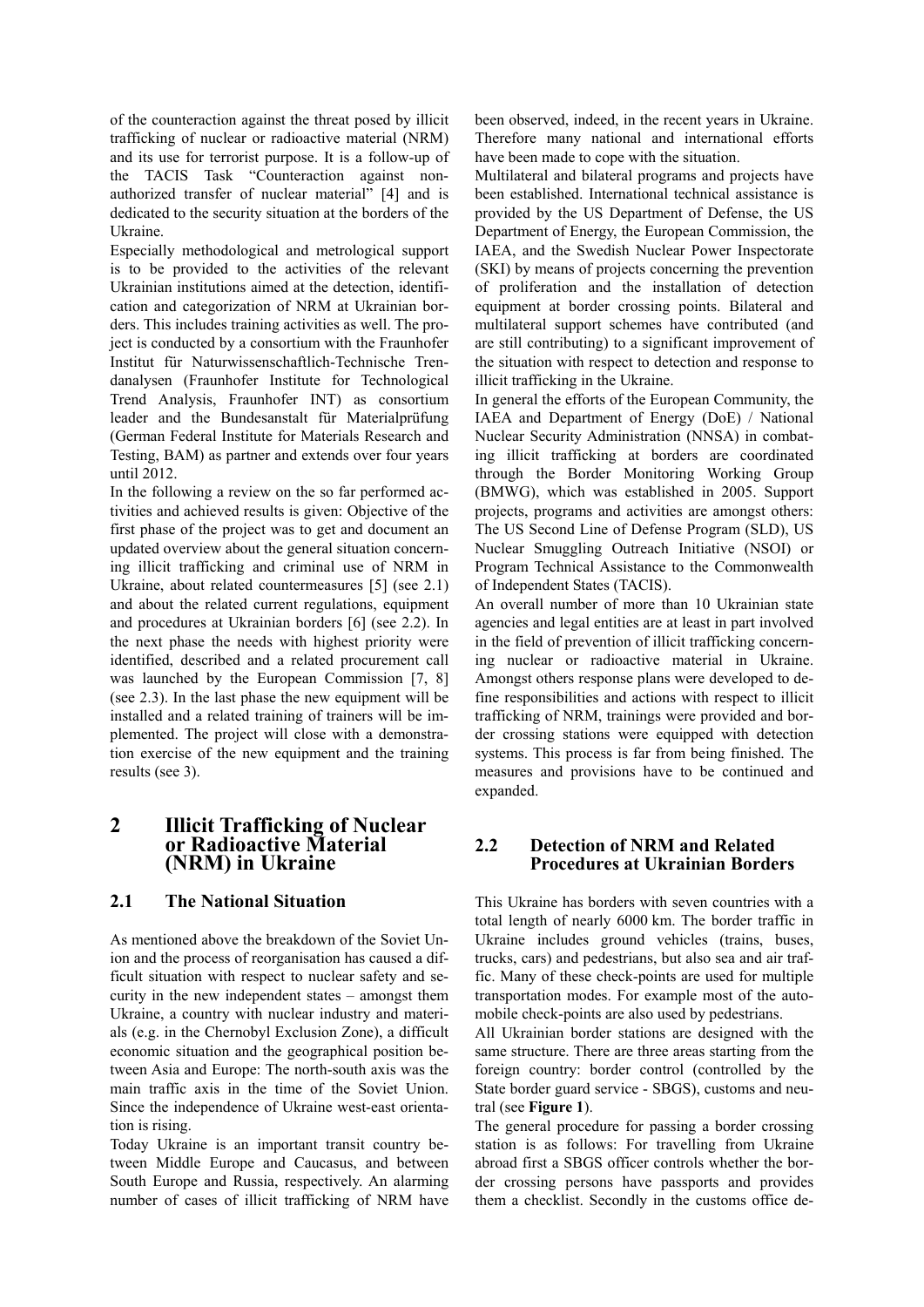clarable goods are checked and duty has to be paid. Thirdly the passports are inspected in detail. Fourthly a SBGS officer controls the fulfilled checklist before the travellers leave the border control area. For travelling into Ukraine the customs office and the passport control is done in reversed sequence.



**Figure 1** Sketch of a typical border crossing station

Thus on both sides of the border crossing station area a SBGS control exists where the vehicles are stopped and controlled at only one or two, seldom more lanes. This is an ideal position for the installation of radiation portal monitors (RPM), where for technical reasons a slowdown of the vehicles is necessary. At this position the number of monitors is minimal and no additional delay of the total procedure is required. Equipping the border crossing stations with suitable portal monitors was therefore the main focus of several programs.

If an alarm is created by the RPM due to the exceeding of the preselected levels by the measurement values the vehicle is stopped and taken out of the line. A special place for the following examination purpose is foreseen (see **Figure 2**).



**Figure 2** Measuring place for a closer examination of a suspicious vehicle

Then a task force committee comes into operation consisting of one member of the SBGS, one member of the customs and one member of the Ministry for Environmental Protection and Nuclear Safety of Ukraine. This committee is available 24 hours 7 days a week and conducts the further investigations of the case as they are described in 2.3.

#### **2.3 Technical Aspects of NRM Border Control**

The first and main measure for the detection of NRM at border crossing stations in general are radiation portal monitors (RPM). If a RPM shows an alarm (detection) additional measurements have to be preformed. This includes a detailed scan of the object vehicle or pedestrian - to identify the position of the measured radioactive source (localisation) as well as the nuclides of which the source is comprised (identification) (see **Figure 3**).



**Figure 3** Typical inspection situation with hand held detectors (picture made during an exercise) [9]

A reasonable first step is to repeat the measurement with the RPM to verify the alarm, and in the case of a vehicle to perform a first localisation by a very slow transit. If a controlled person has got a medical treatment with radioisotopes the vehicle should be checked without the person to rule out other hidden sources. Generally an identification of the radioactive material is important in the case when legal radioactive sources (e.g. the mentioned person after medical treatment with radioisotopes) are found and a comparison with the shown declaration has to be done. Because it is generally thinkable that an illegal nuclear source is masked with a legal source all steps – detection, localisation and identification - are important. In order to compare the measured results with the written declaration beside the identification a determination of the amount is necessary. In all cases it is necessary for self-protection to have personal dosimeter with direct indication of the received dose rates.

Radiation Portal Monitors (RPM) are detection systems with large detection areas which are mainly used only for detection of radioactive or nuclear sources and not for identification purposes. These RPM should have high detection efficiency for being able